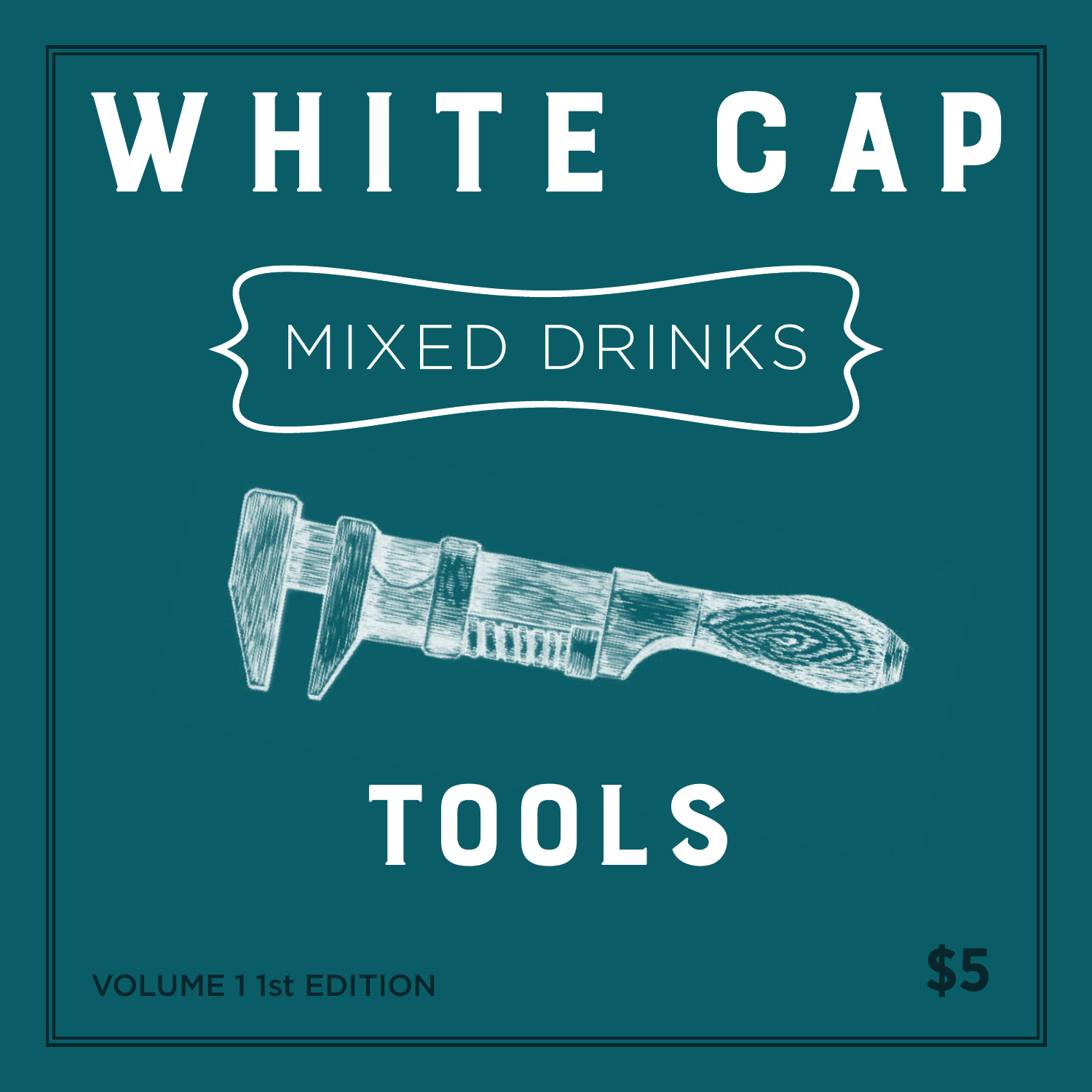### TOOLS

In this edition we explore the world of tools. Some of them helped build the bar you are seated at today.

### All Cocktails \$13

Illustrated by Lauren Linagen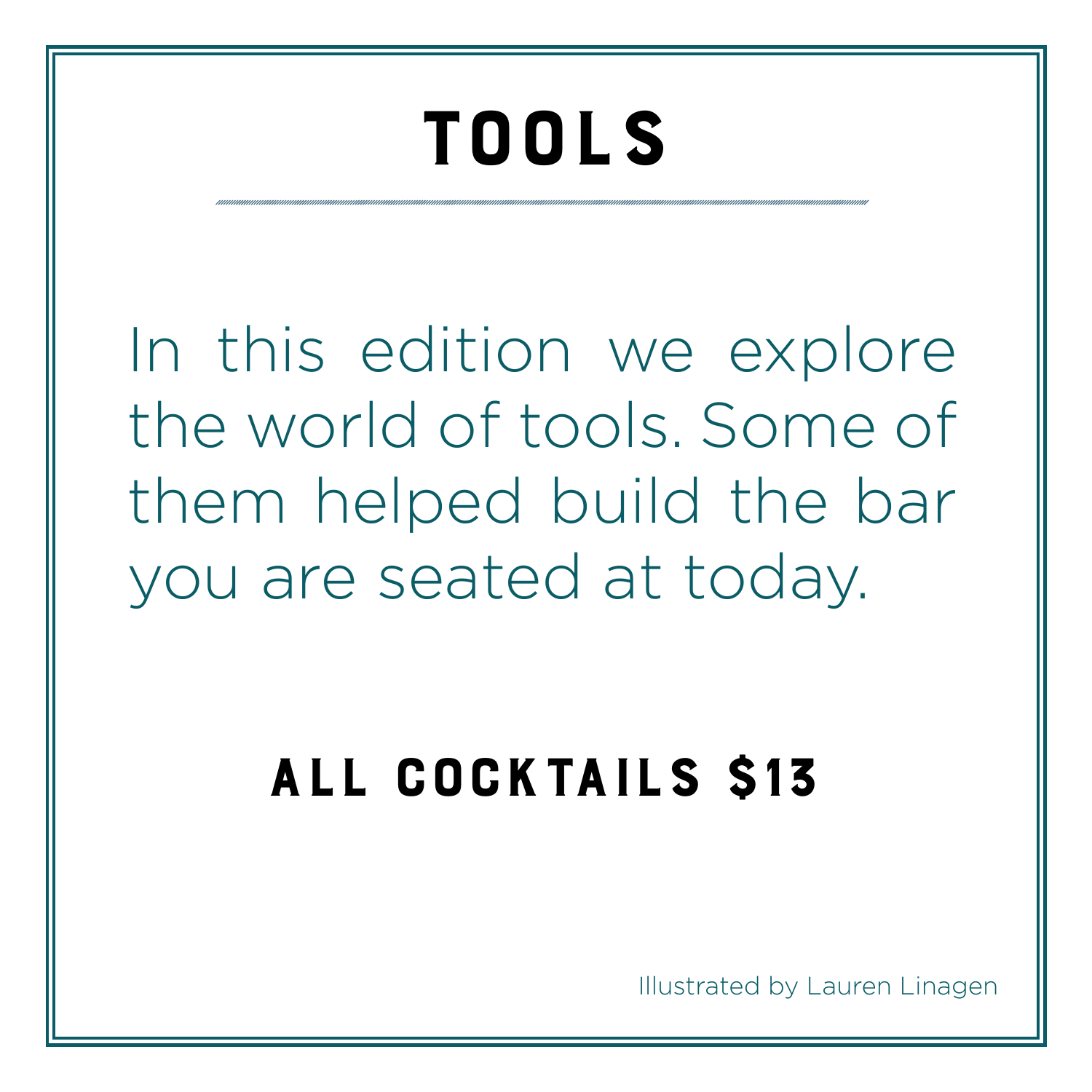### MONKEY WRENCH

Havana Club "Anejo Classico" Rum, Coconut, Seaweed, Lime - Slushy

An adjustable wrench, named because the movement of the lower jaw looks like a monkey climbing up a tree.



### SCREW DRIVER

Volstead Vodka, Tio Pepe "Fino" Sherry, Orange Juice, Pineapple Juice - Served Long

Found as far back as Medieval Europe, screwdrivers are used to drive or remove screws.

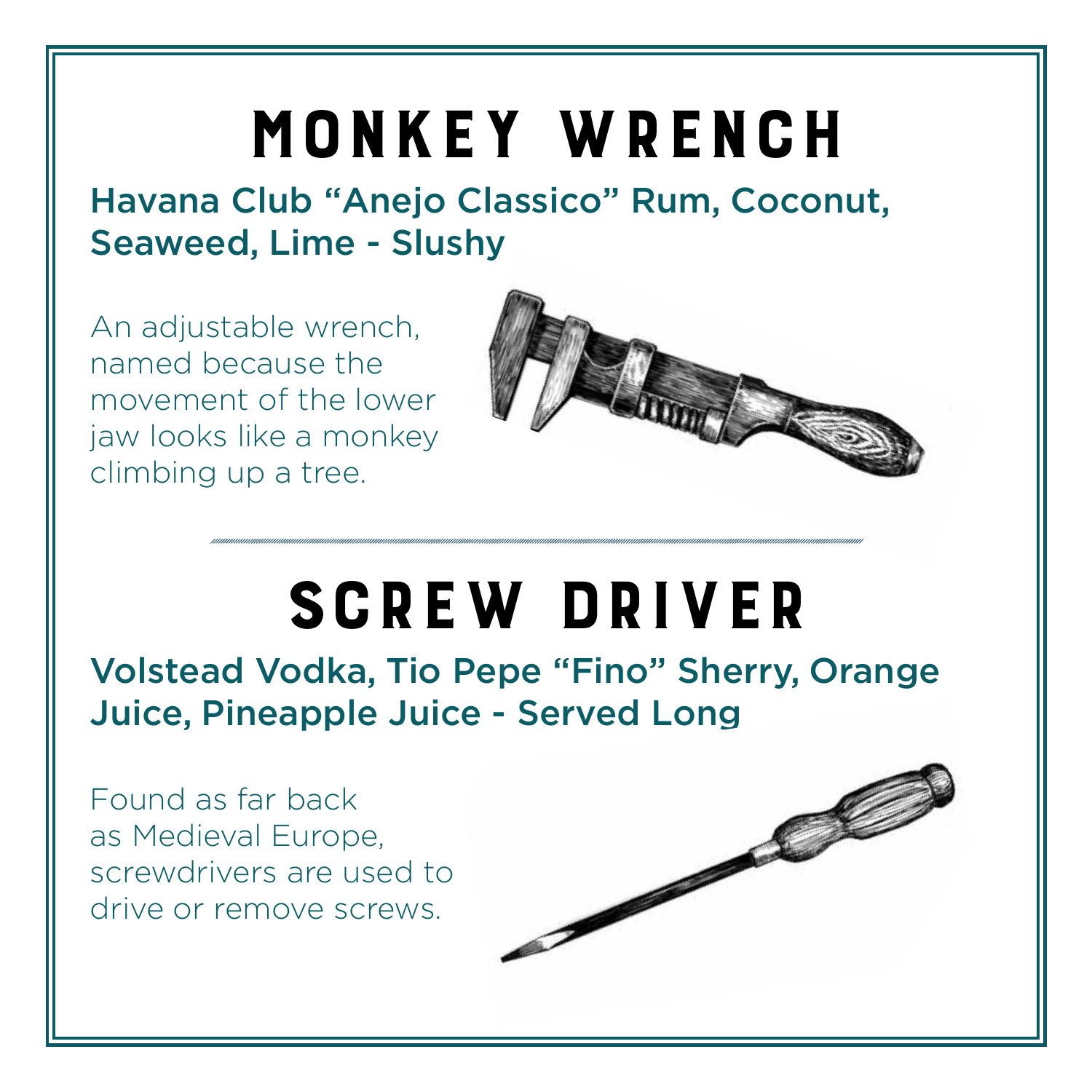### COLD Chisel

Tanqueray Rangpur Gin, Luxardo Maraschino, Grapefruit, Lime - Served Up

The name cold chisel comes from its use by blacksmiths to cut metal while it was cold.



### CAT'S PAW

Pueblo Viejo tequila, Quince, Coffee Casacara, Lemon - Served Up

A small crowbar used by carpenters to remove nails.

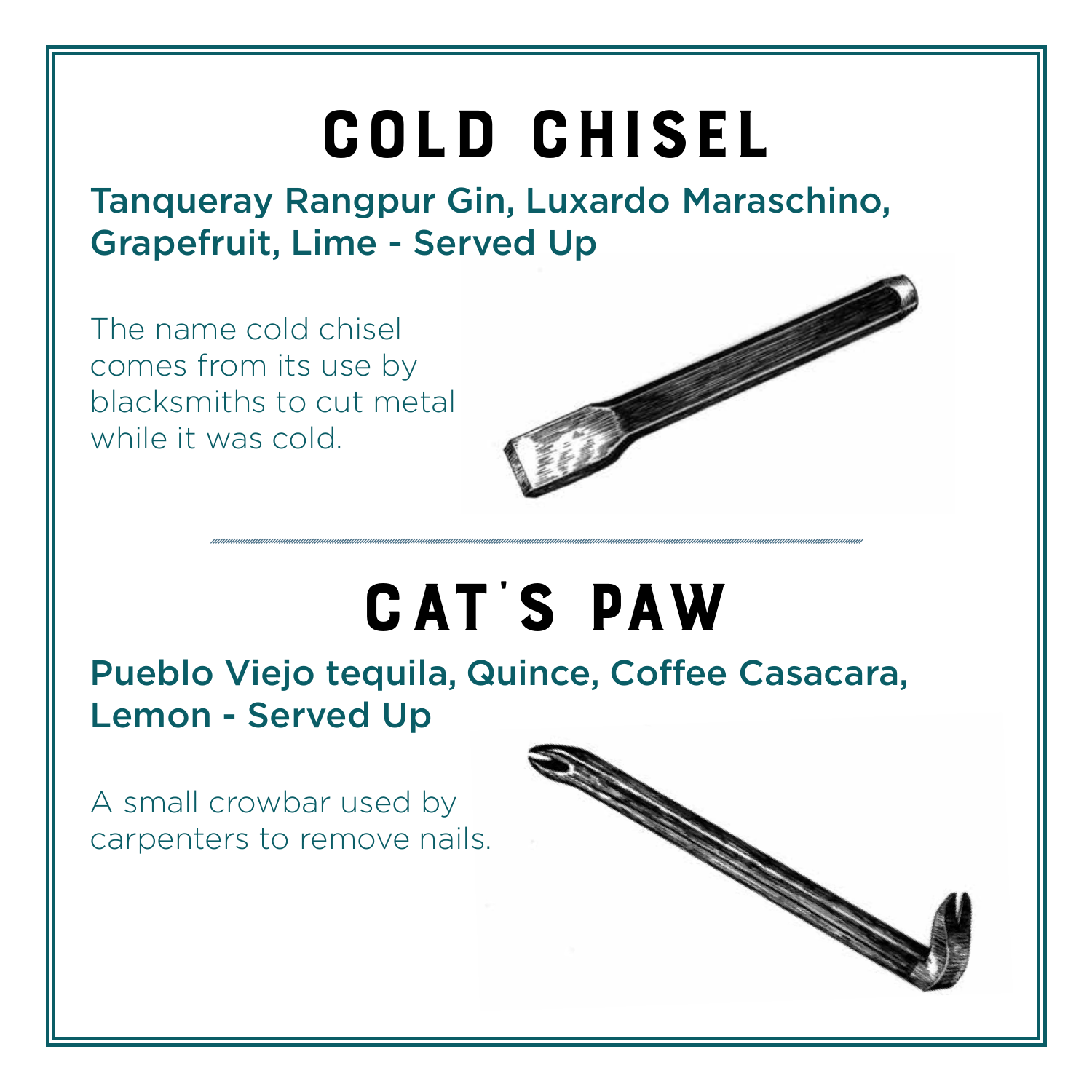### HEAT GUN

#### La Vida Mezcal, La Guitana Manzanilla sherry, aloe, lime - Served over ice

Like a super powered hair dryer, a heat gun is used to remove paint and other adhesives.



### MAPLE HAMMER

George Dickel Rye, Maple & Walnut Reduction, Bitters - Served Over a Cube

Maple handled hammers drive nails, forge metal, fit parts and break things apart.

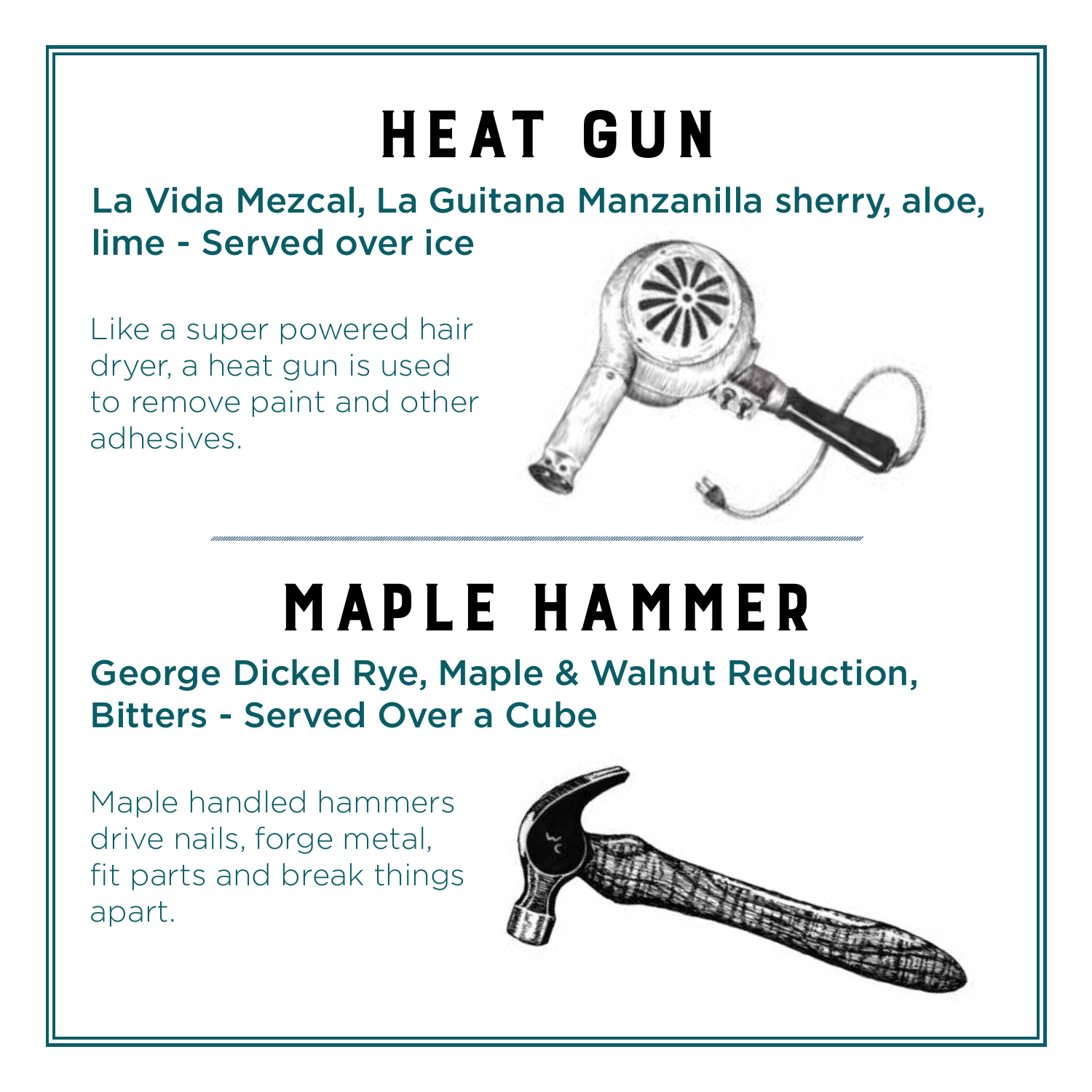### San Angelo

Apple Jack brandy, St. Germain Elderflower, St. Elizabeth Allspice Dram, Cardamom, Lemon - Served Up

A straight metal bar used to dig post holes or break up compacted dirt, rocks and ice.



Cutty Sark "Prohibition" Scotch, Ginger, Q soda - Served Long

A powerful mounted drill used for boring various holes and mechanical sanding.

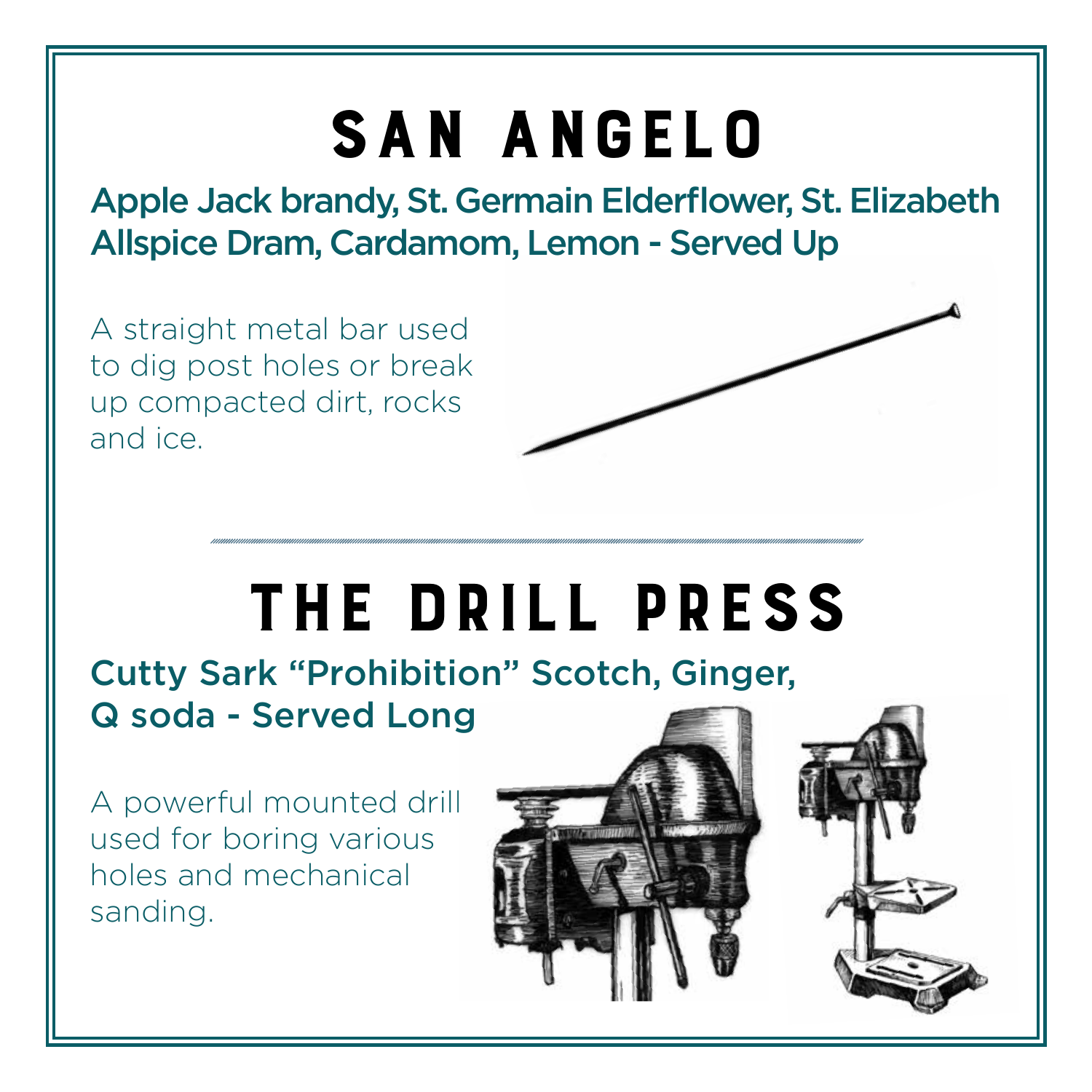### **CLASSICS**

### MURPHY MANHATTAN

Larceny Bourbon, Gonzalez Byass "La Copa" Vermouth, Dale DeGroff Pimento Bitters

### MARGARITA

Pueblo Viejo Blanco Tequila, Lime, Agave Nectar Served Over Ice

#### MAI TAI

Gustoso Rum, Hamilton Black Pot Still Rum, Small Hands Orgeat, Orange Curacao Lime Served Over Ice

#### WHITE CAP MARTINI

Aviation gin, sea weed infused Dolin dry vermouth Served Up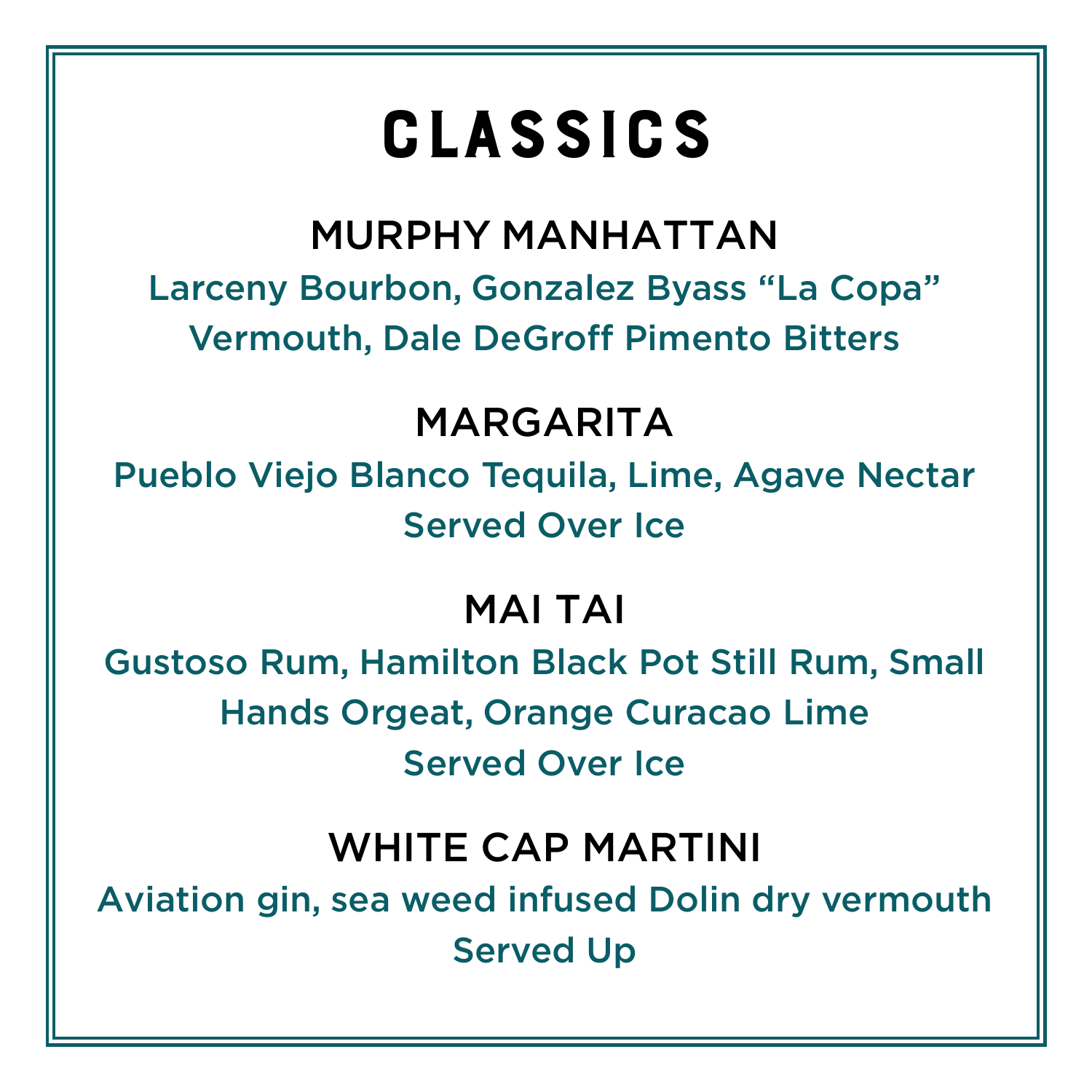### BEER

| Ask your bartender about what's on tap on. |  |
|--------------------------------------------|--|
|                                            |  |
|                                            |  |
|                                            |  |
|                                            |  |
|                                            |  |
|                                            |  |

### WINE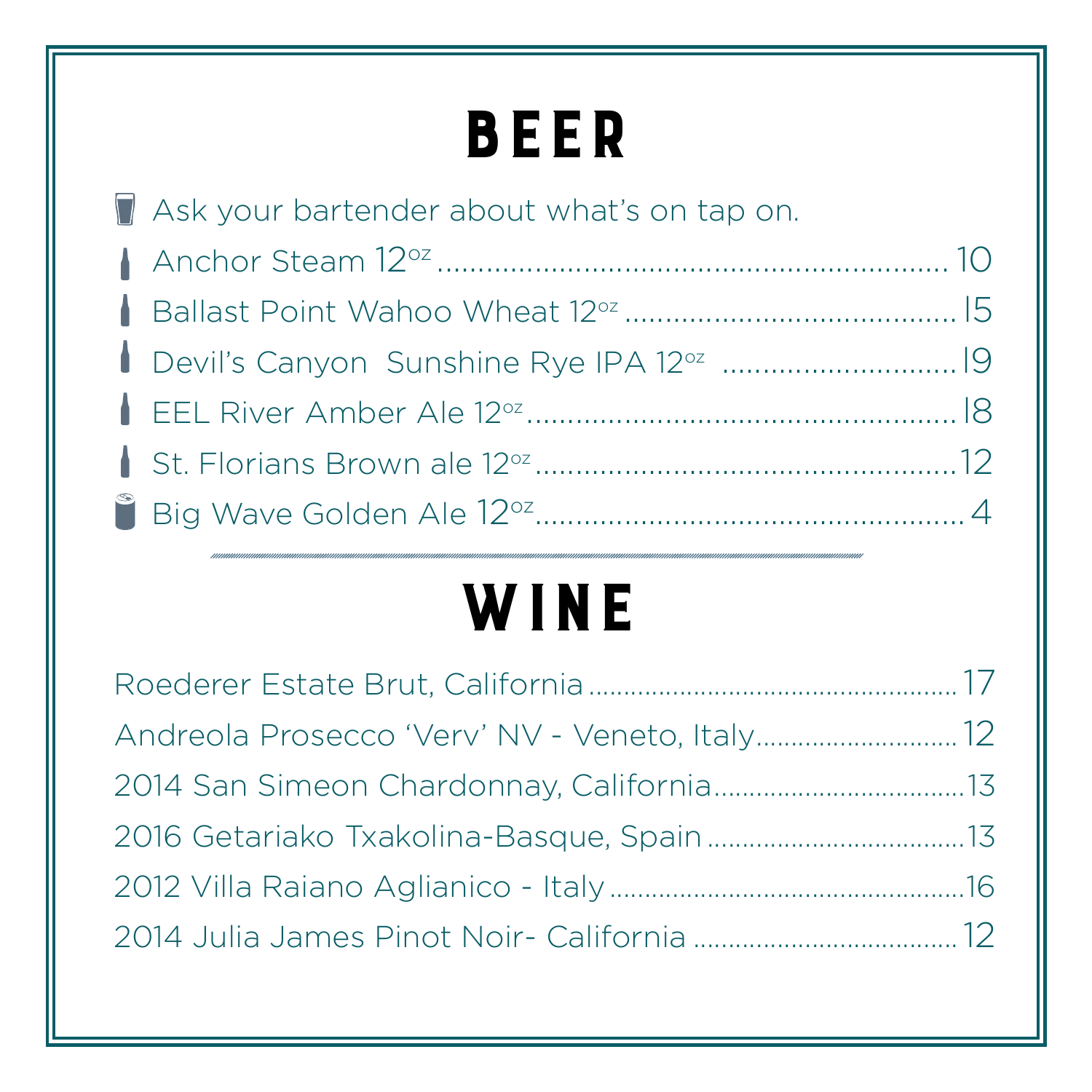### **SHERRY**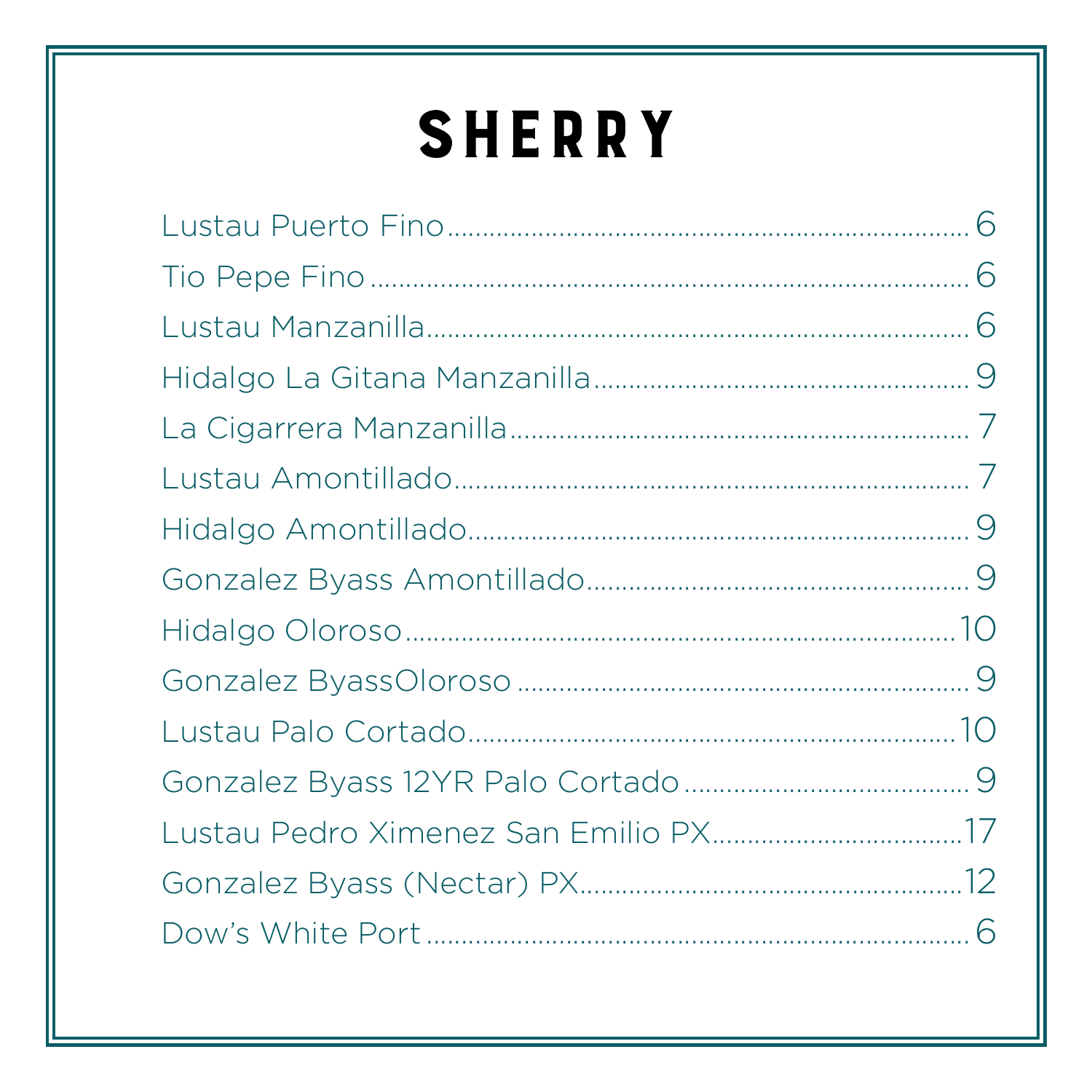### **SPIRITS**

#### **VODKA**

#### **GIN**

| MARTIN MILLERS WEST BOURNE13  |  |
|-------------------------------|--|
|                               |  |
|                               |  |
|                               |  |
| ST. GEORGE DRY RYE REPOSADO13 |  |
|                               |  |

#### **RUM**

| DIPI OMATICO RESERVA EXCUSIVA 15    |  |
|-------------------------------------|--|
|                                     |  |
|                                     |  |
|                                     |  |
|                                     |  |
| HAMII TON DEMERARA OVERPROOF RUM 12 |  |
|                                     |  |
|                                     |  |
|                                     |  |
|                                     |  |
|                                     |  |
|                                     |  |
| WRAY & NEPHEW (OVERPROOF)10         |  |

#### **TEQUILA**

| CHINACO ANEJO |
|---------------|
|               |
|               |
|               |

#### **MEZCAL & SOTOL**

#### **AMERICAN & BOURBON**

| 18 |
|----|
|    |
|    |
| 20 |
|    |
|    |
|    |
|    |
|    |
|    |
|    |
|    |
|    |
|    |
|    |
| 24 |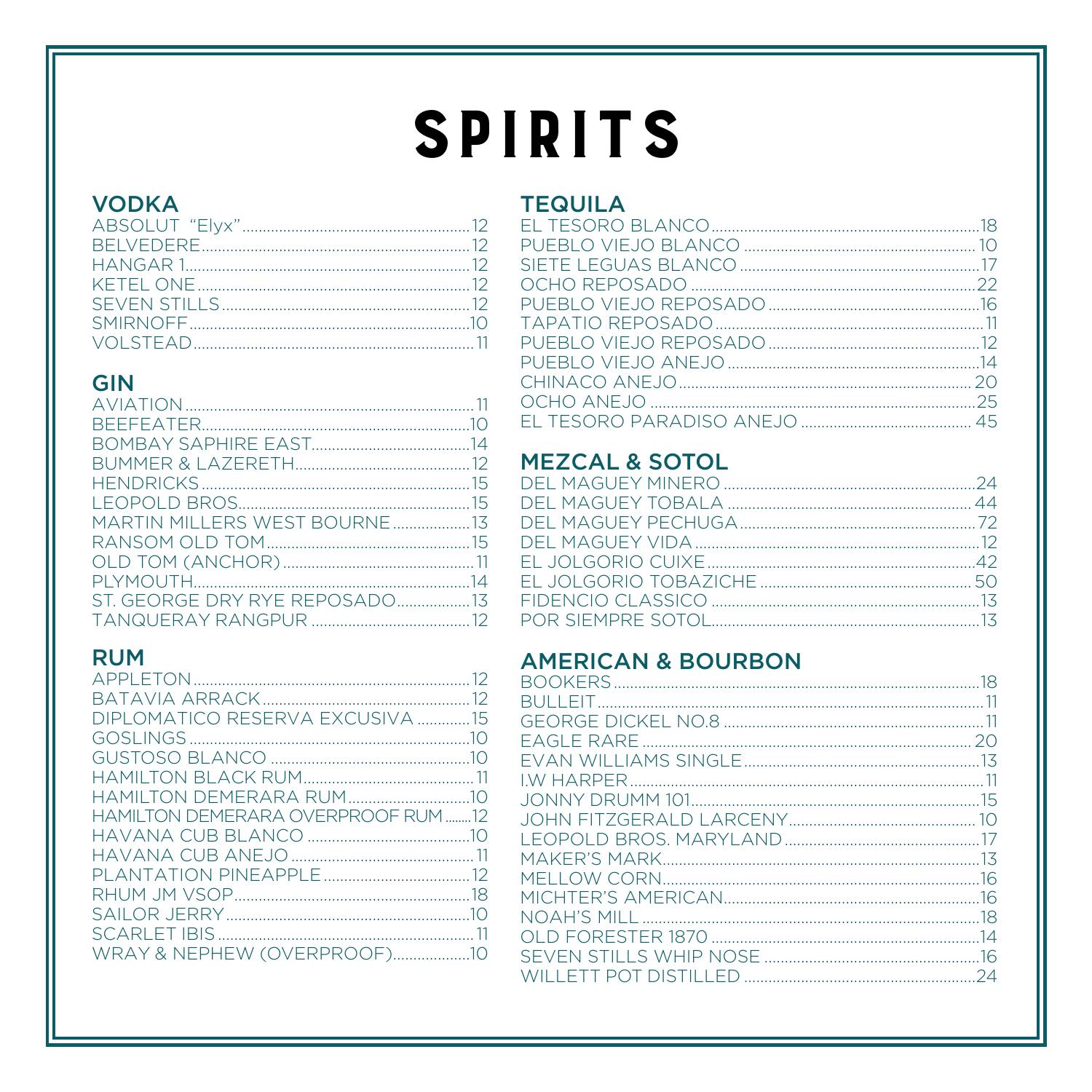#### **RYE**

| LEOPOLD BROS. MARYLAND14         |  |
|----------------------------------|--|
|                                  |  |
| MOSS WOOD APPLE BARREL40         |  |
|                                  |  |
|                                  |  |
|                                  |  |
| WILLETT 3YR RYE CASK STREGNTH 29 |  |

#### MALTS, BLENDS, JAPANESE

| BRUICHLADDICH ISLA BARLEY SINGLE 22 |  |
|-------------------------------------|--|
| BRUICHLADDICH LADDIE 10YR 19        |  |
|                                     |  |
| COMPASS BOX GREAT KING STREET1      |  |
|                                     |  |
|                                     |  |
|                                     |  |
|                                     |  |
|                                     |  |
|                                     |  |
|                                     |  |
|                                     |  |
|                                     |  |
|                                     |  |
|                                     |  |
|                                     |  |
|                                     |  |
|                                     |  |

#### 

| PISCO                           |  |
|---------------------------------|--|
| <b>ENCANTO BAR KEEPS WHIM14</b> |  |
|                                 |  |

#### **BRANDY & COGNAC**

| <b>GERMAIN ROBIN CRAFT METHOD18</b> |  |
|-------------------------------------|--|

| GLASS HOUSE SHISO BRANDY (OAKLAND SPIRITS)11 |  |
|----------------------------------------------|--|
|                                              |  |
| EMORTON CALVADOS 6YR (SINGE DIST)  20        |  |
|                                              |  |
| EPNTO OLOROSO VIEJO GRAN RESERVA12           |  |

#### **LIQUEURS**